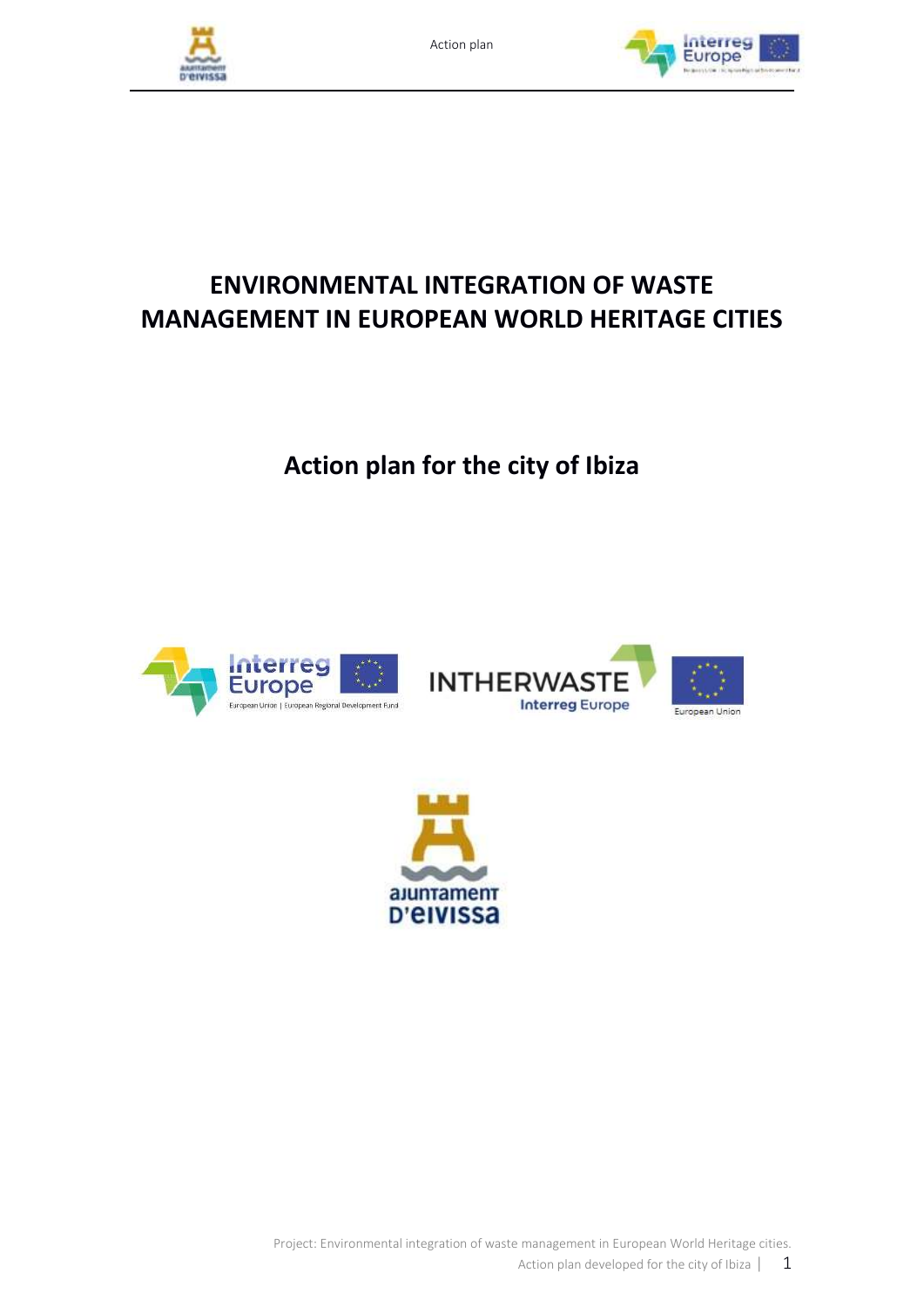



#### **CONTENTS**

| 1. |       |                                                               |  |  |
|----|-------|---------------------------------------------------------------|--|--|
| 2. |       |                                                               |  |  |
| 3. |       |                                                               |  |  |
|    | 3.1   | Action 1: Visual integration of the underground containers  4 |  |  |
|    | 3.1.1 |                                                               |  |  |
|    | 3.1.2 |                                                               |  |  |
|    | 3.1.3 |                                                               |  |  |
|    | 3.1.4 |                                                               |  |  |
|    | 3.1.5 |                                                               |  |  |
|    | 3.1.6 |                                                               |  |  |
|    | 3.2   |                                                               |  |  |
|    | 3.2.1 |                                                               |  |  |
|    |       |                                                               |  |  |
|    | 3.2.2 |                                                               |  |  |
|    | 3.2.3 |                                                               |  |  |
|    | 3.2.4 |                                                               |  |  |
|    | 3.2.5 |                                                               |  |  |
|    | 3.2.6 |                                                               |  |  |
|    | 3.3   |                                                               |  |  |
|    | 3.3.1 |                                                               |  |  |
|    | 3.3.2 |                                                               |  |  |
|    | 3.3.3 |                                                               |  |  |
|    | 3.3.4 |                                                               |  |  |
|    | 3.3.5 |                                                               |  |  |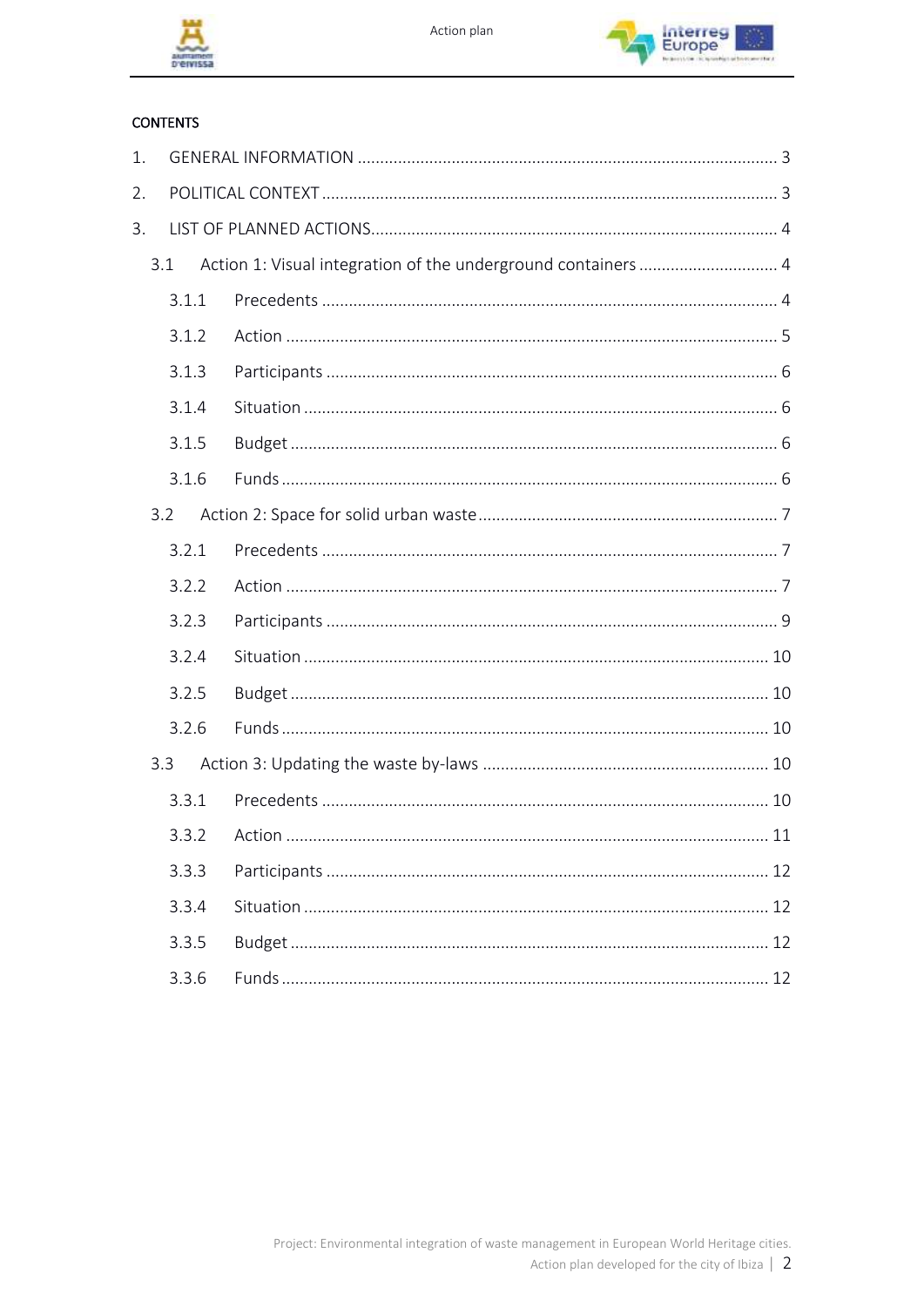



# <span id="page-2-0"></span>1. GENERAL INFORMATION

- Project: Interregional Environmental Integration of Waste Management in European Heritage Cities
- Organization: Ibiza City Council
- Country: Spain
- Region: Municipal area of Ibiza (Balearic Islands)
- Contact person: Sandra Romero Ramón
- e-mail: sandra.romero@eivissa.es
- Telephone No.: (+34) 971 397 600
- Link to the project web page: *https://www.interregeurope.eu/intherwaste/*

#### <span id="page-2-1"></span>2. POLITICAL CONTEXT

The policy applied by the city of Ibiza forms part of the public waste collection programme approved by the Council in a full session on 27 March 2014, and in force since 13 June 2016 for a period of 10 years.

The "*draft project for operating the administrative contract for managing public services for the selective collection and transport of solid urban waste, cleaning of the public roads and beaches in the municipal area of Ibiza, under a concession contract*" was prepared prior to the approval of this contract. The purpose of this document was to study the variables that determine the feasibility of the administrative contract for managing public services. There are three essential phases in the contract: drafting the project, financing and then implementing the investment projects for integrated waste management as a public service in accordance with the terms and conditions ordained by the Special Technical Specifications (in Spanish, PPTP).

One of the planned investment projects is the installation of containers underground when renovating, expanding or replacing those on the surface. The purpose of this work is to improve the appearance of the city and ensure that installations are suitable for the management of waste collection.

The current service for collecting waste and keeping roads and beaches clean has to tackle the different needs of the city of Ibiza, including the World Heritage area and the other urban areas of the city. The service must include the management of the following actions:

- Collection:
	- − Collection of solid waste, both urban and commercial
	- − Collection of large waste
	- − Washing of containers in public roads.
	- − Container maintenance
- Cleaning roads and beaches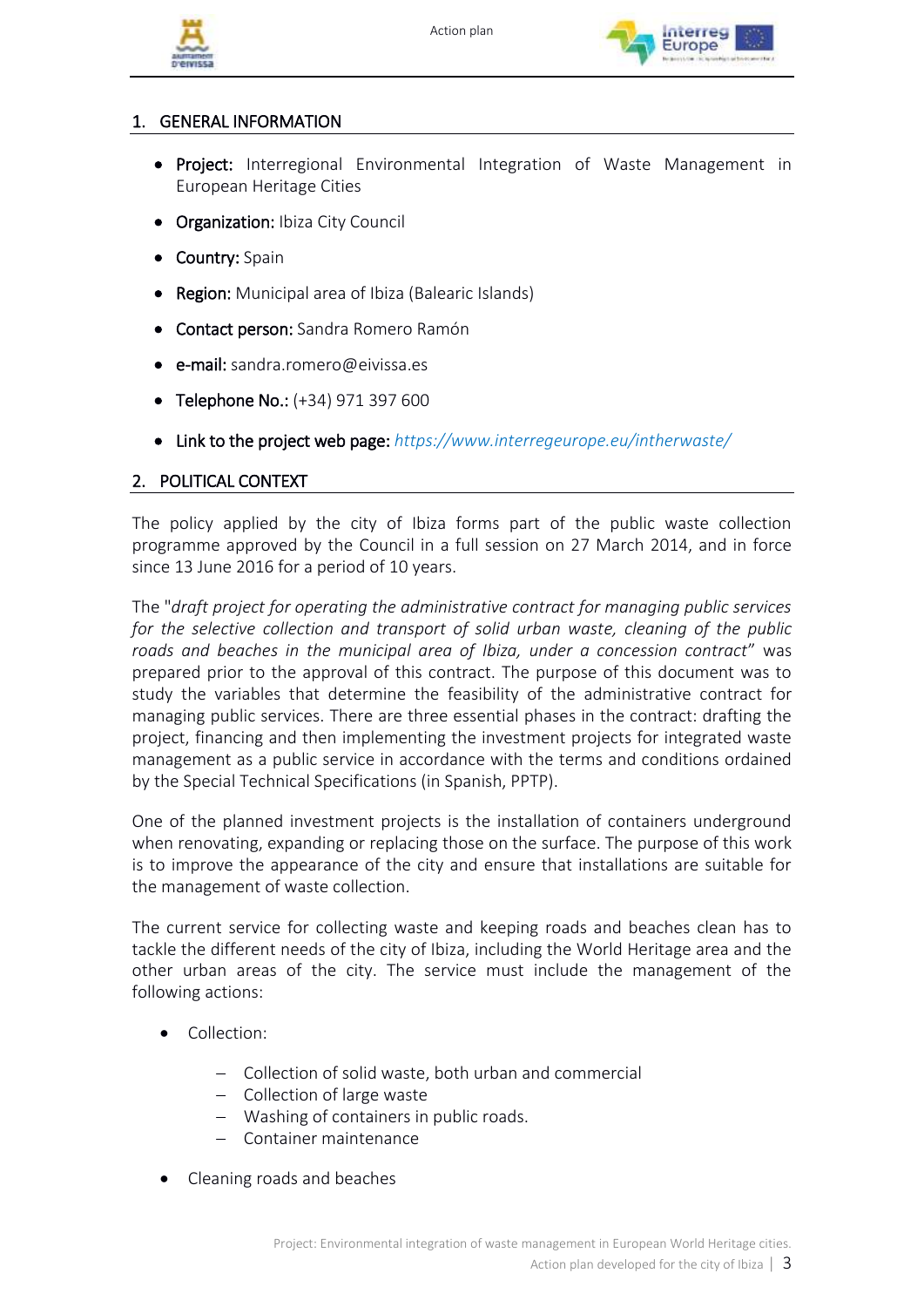



- − Cleaning road surface and pavement
- − Daily emptying of waste bins
- − Cleaning grass areas in public roads
- − Cleaning public parks and gardens and urban furniture
- − Cleaning graffiti and removal of fly posters in unauthorized spaces
- − Hosing public roads
- − Special cleaning operations in exceptional situations (displacement by storms, wind and rain, festive events, etc.)
- − Cleaning of school playgrounds
- − Cleaning beaches
- − Citizen information campaigns

The aim of the Intherwaste programme is to improve the waste management policies and programmes in European Heritage Cities by exchanging experiences and good practices applied in a number of European Heritage Cities.

In the first phase of the project, there were 4 seminars held in each of the participating cities, on the following topics:

- Depositing waste in the centre of Heritage Cities (Oporto)
- Selective collection in the centre of Heritage Cities (Krakow)
- Solutions for visual integration in urban settings (Ibiza)
- Maximum reduction of waste in the centre of Heritage Cities (Cordoba)

Each participant contributed their own successful solutions in these themed seminars on the different topics (good practices). This exchange of experiences enabled each city to discover a combination of solutions best suited for application in their own circumstances.

Each of the cities attending, as World Heritage Cities, share a number of problems and features, such as the fact that they are old cities with a complex layout of narrow streets that make waste management more difficult. They have a priceless historic and cultural legacy and huge economic potential for tourism and the service sector. They also share an interest in the conservation of Heritage and the handling of large amounts of waste as a result of tourism and business.

The goal of this action plan is to apply the good practices exchanged in the seminars held in the cities taking part in the programme; Tallinn, Krakow, Cordoba and Ibiza, as well as the contributions made by cities invited to take part in some of these seminars.

# <span id="page-3-0"></span>3. LIST OF PLANNED ACTIONS

# <span id="page-3-2"></span><span id="page-3-1"></span>3.1 Action 1: Visual integration of the underground containers

# *3.1.1 Precedents*

Historical city centres are often a focal point where a lot of business takes place, because they are tourist attractions and therefore important drivers of the economy. They are typically areas with narrow streets where the challenge for waste collection is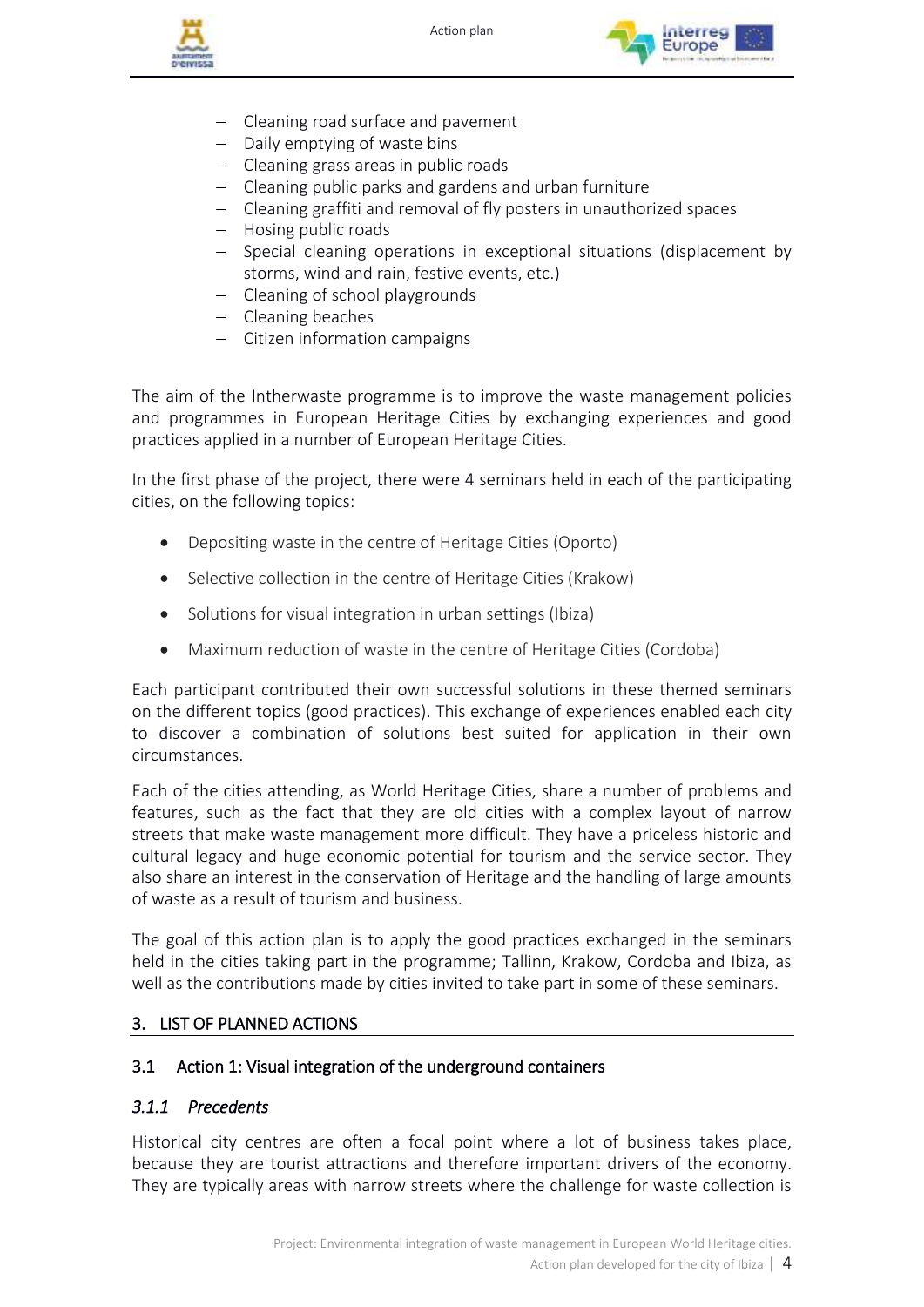



to be part of urban planning and safeguard historical and artistic values while tackling the technical problems of collecting waste in these places (where high levels of waste are generated by intense tourism and business activity).

In the third seminar of the INTHERWASTE project, held in Ibiza on the topic of "Solutions for integrating waste management as urban decoration in Heritage areas", those taking part in the programme shared good practices applied in their cities based on positioning containers, devices and the appearance of containers and organizational solutions.

On the subject of the appearance of containers and organizational solutions, Oporto presented its good practice under the title of "*encasement solutions to improve urban integration*", consisting of reducing the "ugly" appearance and visual impact of waste accumulating outside the container zones in its Heritage areas by installing a metallic structure to hide the containers from sight.

This action was taken as a reference by the city of Ibiza to address the visual impact of the underground containers in one of the most emblematic squares in the city of Ibiza, at the point of entry to the heritage area.

# <span id="page-4-0"></span>*3.1.2 Action*

The goal of the action is visual integration of a conflictive area with underground containers because of the impact caused by its proximity to an area of restaurants and terraces in the square, in the historic city centre.

The action proposed by Oporto, included in the topic of the visual positioning of containers and devices, entailed the compete enclosure of the underground and surface containers in the historic centre. This action was inspiration for addressing the problem of visual integration of the underground containers installed in the historical centre of Ibiza, as well as the accumulation of waste produced in the area ( $Figure 1$  $Figure 1$ ).



<span id="page-4-1"></span>Figure  $1$ . Accumulation of waste in the area of the action

The containers were integrated by installing an enclosure of weathering steel with the skyline of the old city of Dalt Vila engraved on it, placed in front of the underground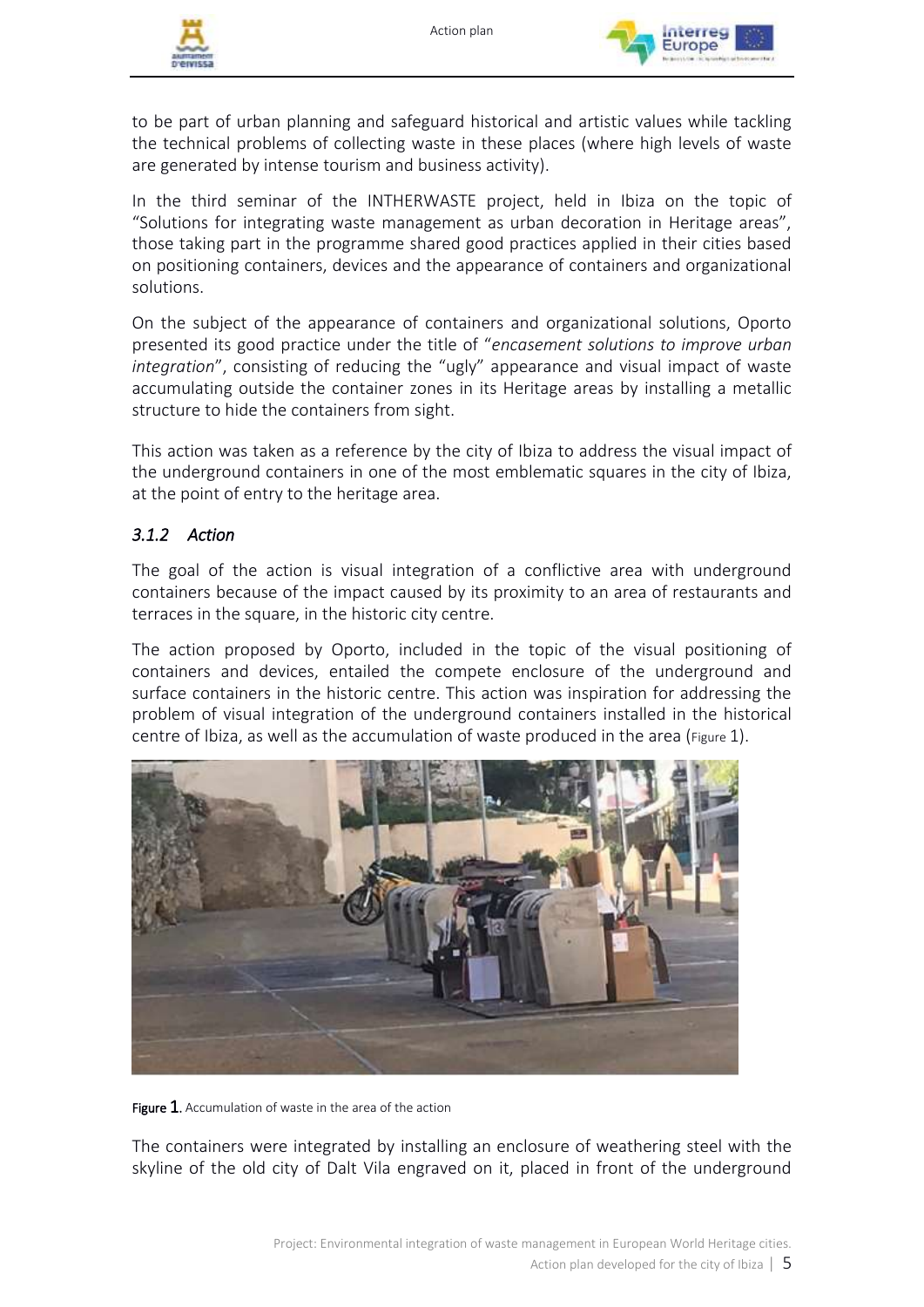



containers to reduce their visual impact and safeguard the cultural value of the area ([Figure](#page-5-4) 2).

The main beneficiaries of the action are the local residents, those working in the service sector and tourists who visit the area. The action resulted in the visual perception of a tidier environment fully integrated in the historical centre.



Figure 2. Visual integration of the underground containers

# <span id="page-5-4"></span><span id="page-5-0"></span>*3.1.3 Participants*

The project enjoys the direct and indirect participation of the following groups:

- Ibiza City Council
- The company authorized to collect waste in Ibiza (VALORIZA S.A.)
- Local residents and businesses near the containers
- Company carrying out the action

#### <span id="page-5-1"></span>*3.1.4 Situation*

The need to conserve the architectural and cultural value of the historical centre of Ibiza led to the creation of a Technical Heritage Commission and specific regulations to establish the conditions for action, use and procedures to apply to any initiative that affects the historic centre: the Special Plan for Interior Reform and Protection (P.E.P.R.I.).

The action received a favourable report from the Technical Heritage Commission on 24/01/2019 and was planned for application in May 2019.

# <span id="page-5-2"></span>*3.1.5 Budget*

The budget for carrying out the work is €5,927.55 (V.A.T. included).

# <span id="page-5-3"></span>*3.1.6 Funds*

The action will be financed from the resources of Ibiza City Council.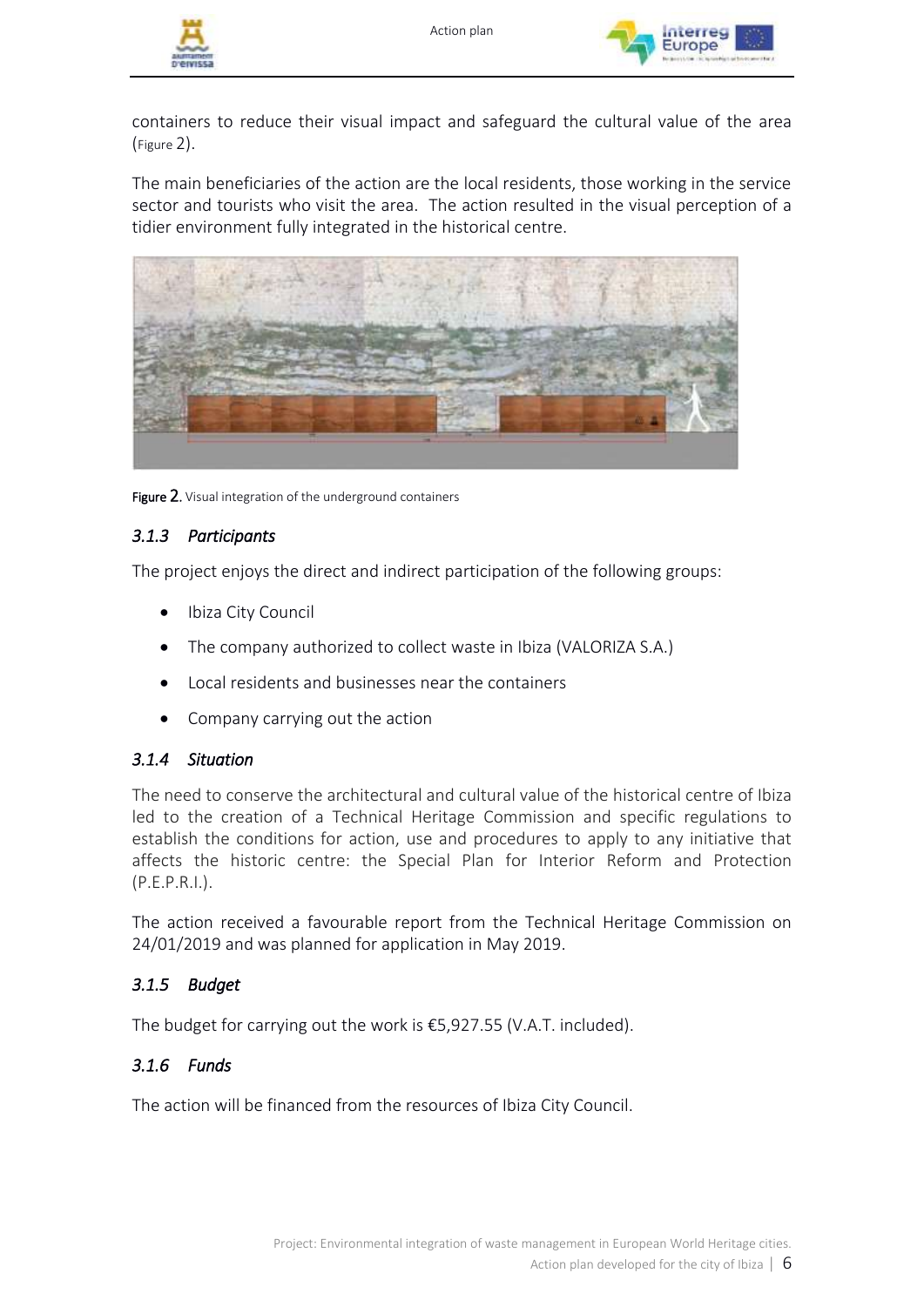





# <span id="page-6-0"></span>3.2 Action 2: Space for solid urban waste

# <span id="page-6-1"></span>*3.2.1 Precedents*

A large number of good practices were exchanged in the 1st INTHERWASTE seminar held in Cordoba, on the topic of "Collecting waste in Heritage zones", contributed by the cities participating in the programme and other guest cities. The participants in the seminar shared the good practices they applied in relation with: Waste houses/ecopoints, special procedures and agreements and container systems in heritage zones.

All the cities taking part, as World Heritage cities, are similar in many ways, but they also have distinguishing features that make it impossible to apply all the solutions to other cities in the same way.

The solution put forward by Cordoba on the issue of waste houses/ stores/ ecopoints consists of creating a storage space for collected waste and the types of classification established by Cordoba City Council. This proposal means that containers can be taken off the street, reducing the visual impact they create in the historic centre, and improving collection management.

This action was taken in the city of Ibiza as a solution adapted to the problem of collecting and handling containers in the Dalt Vila district, in the historic centre. On 15 June 2018, a group of representatives from Ibiza made a bilateral visit to Cordoba to see the characteristics and operation of the waste house system in greater detail in order to set up a pilot project and adapt the idea to the city of Ibiza.

# <span id="page-6-2"></span>*3.2.2 Action*

The goal is to create a space for storing containers that offers visual integration in the urban environment as well as improved management and extraction of the waste generated in the district of Dalt Vila, which is highly attractive for tourism

The action aims to eliminate a group of containers in the Dalt Vila district, reducing the visual impact, smell and the space occupied ([Figure](#page-7-0) 3), adapting a collection area as the point for storing containers.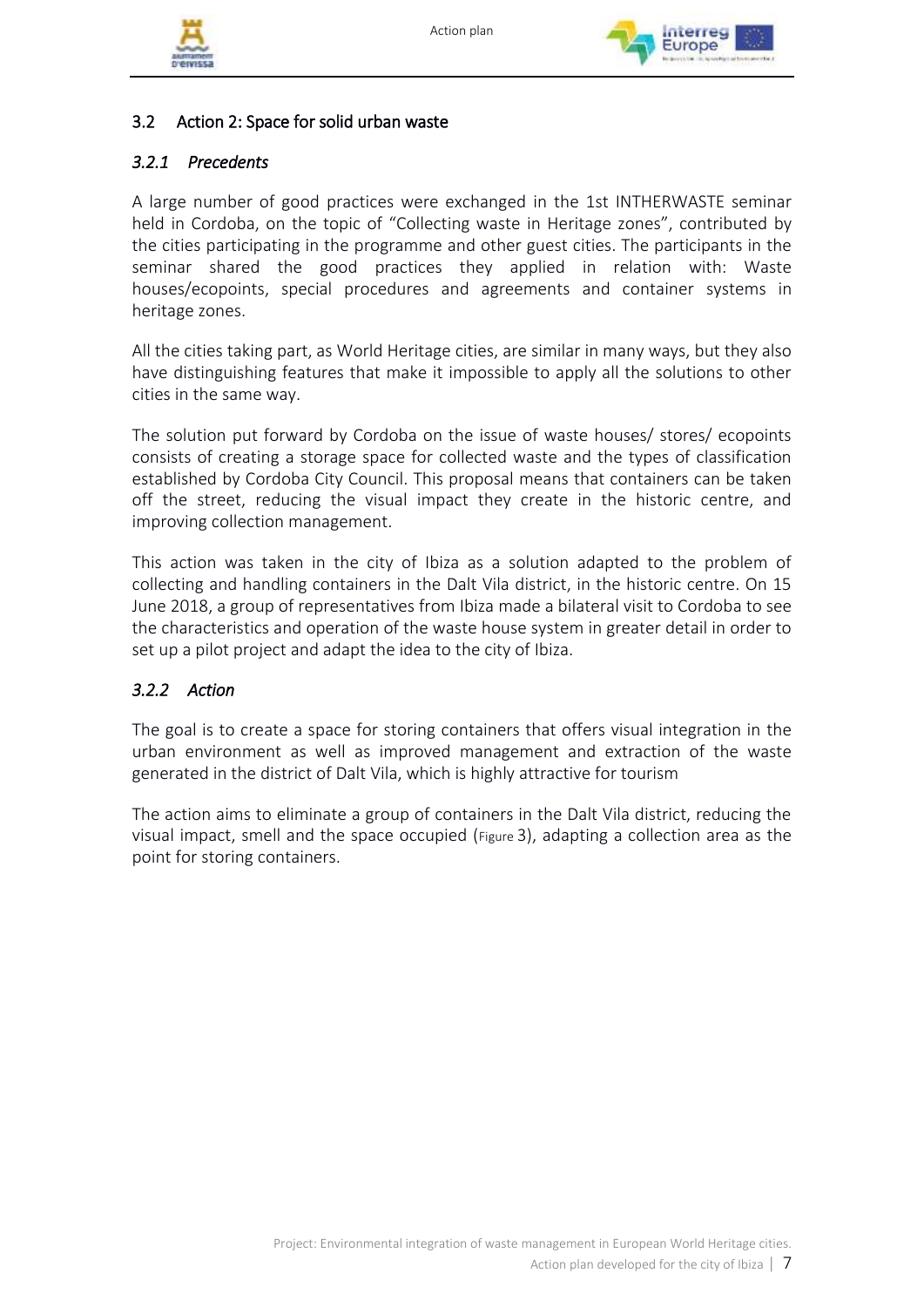







Figure 3. Current space for containers

<span id="page-7-0"></span>The space will be located in a Council-owned building inside the historic centre and will contain three areas: one for the residents of a block of flats and the other two for hoteliers and restaurants in the area ([Figure](#page-8-1) 4). There will be no public access and an identity card will be required for entry to deposit waste inside.

The room will have the following number of containers:

| <b>USER</b>                             | NO. OF CONTAINERS | <b>CLASSIFICATION</b>          | <b>CAPACITY</b>    |
|-----------------------------------------|-------------------|--------------------------------|--------------------|
|                                         | $\mathbf{1}$      | Plastic packaging              | 8001               |
| Residents                               | $\mathbf{1}$      | Paper and cardboard            | 8001               |
| Storeroom 1                             | $\mathbf{1}$      | Glass                          | 8001               |
|                                         |                   | Organic and Household<br>waste | $8001 * 2 = 16001$ |
|                                         | 6                 | Plastic packaging              | $1201 * 6 = 7201$  |
|                                         | 6                 | Paper and cardboard            | $1201 * 6 = 7201$  |
| Hotels/restaurants<br>Storeroom 2 and 3 | 6                 | Glass                          | $1201 * 6 = 7201$  |
|                                         | $\overline{4}$    | Organic and Household<br>waste | $2401 * 4 = 9601$  |

Table 1. Purpose, number and capacity of the ecopunto containers

The municipal waste collection service will make daily collections and be responsible for maintenance of the space.

The purpose of this initiative is to reduce the visual impact of the containers in the Heritage area and to reduce the frequency of collections through the presence of more containers and greater storage capacity (to 1 collection per day, when the current frequency is 3 times per day)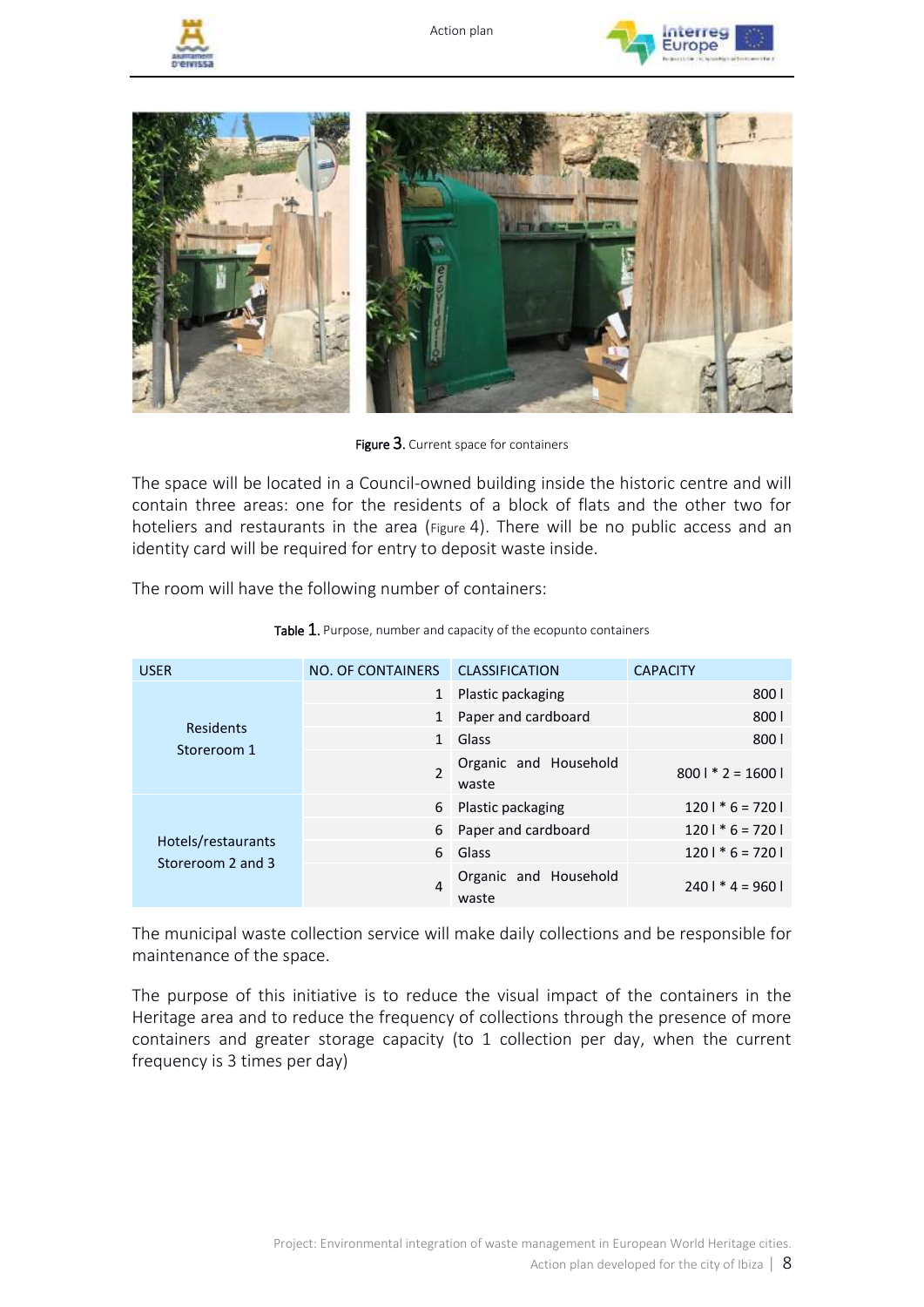





Figure 4. Distribution of the containers in the solid urban waste room

# <span id="page-8-1"></span><span id="page-8-0"></span>*3.2.3 Participants*

The project enjoys the direct and indirect participation of the following groups:

- Ibiza City Council
- The company authorized to collect waste in Ibiza (VALORIZA S.A.)
- Local residents and businesses near the containers
- Company carrying out the action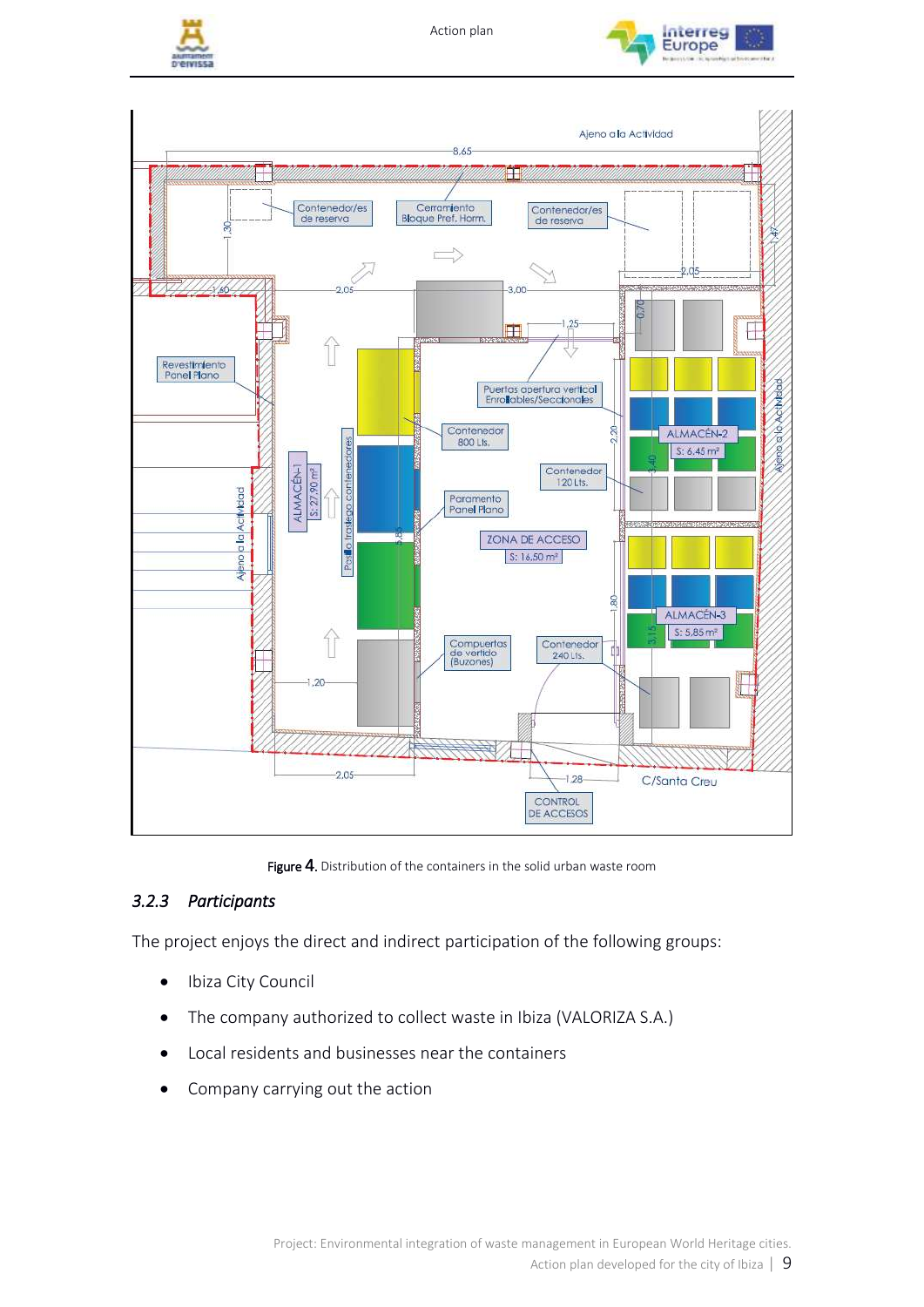



# <span id="page-9-0"></span>*3.2.4 Situation*

A favourable report for the action was issued by the Technical Heritage Commission on 24/01/2019. It is currently awaiting a public tender, and once awarded there will be a period of 3 months for execution, and it is expected to be operational at the start of 2020.

# <span id="page-9-1"></span>*3.2.5 Budget*

The budget for carrying out the contract is  $\epsilon$ 111,116.79 (V.A.T. included). The preparation of the final design has cost €13,915.00 (V.A.T. included).

# <span id="page-9-2"></span>*3.2.6 Funds*

The action will be financed from the resources of Ibiza City Council.

# <span id="page-9-3"></span>3.3 Action 3: Updating the waste by-laws

# <span id="page-9-4"></span>*3.3.1 Precedents*

Spanish law on waste consists of basic national legislation (whose content derives from the transposition of European waste management legislation) and the developmental regulations approved by the autonomous communities. Waste management is therefore a responsibility that has for the most part been transferred to autonomous communities and local bodies in the context of basic national legislation, for development by autonomies and municipal by-laws.

In this sense, the goal of municipal by-laws for waste management is to regulate the conditions under which the Council will provide, and the users make use of the waste collection service. The current municipal by-law for waste passed by Ibiza City Council dates from 2004, with posterior modification in 2005.

The handling of waste and protection of the environment has progressed greatly since 2005 towards more and more restrictive laws which must be incorporated into current municipal by-laws.

In the 4th INTHERWASTE seminar held in Cordoba on the topic of "Minimization of waste in Heritage zones", the participants in the programme shared good practices carried out in these cities in relation with: financial instruments, reuse, composting, campaigns, cooperation between participants to deal with the topic of food waste.

The good practices presented for the topic of financial instruments included Cordoba's "Pay as you throw (PAYT)" and Miravet's "PAYT and incentives to prevention at municipal scale" in which they shared the actions taken in these cities in relation with the responsibility of the producer of waste and payment for waste generation on a municipal scale.

Ibiza City Council welcomed these approaches and adopted them as models as it sought to update its municipal by-laws for waste in the municipal area of Ibiza.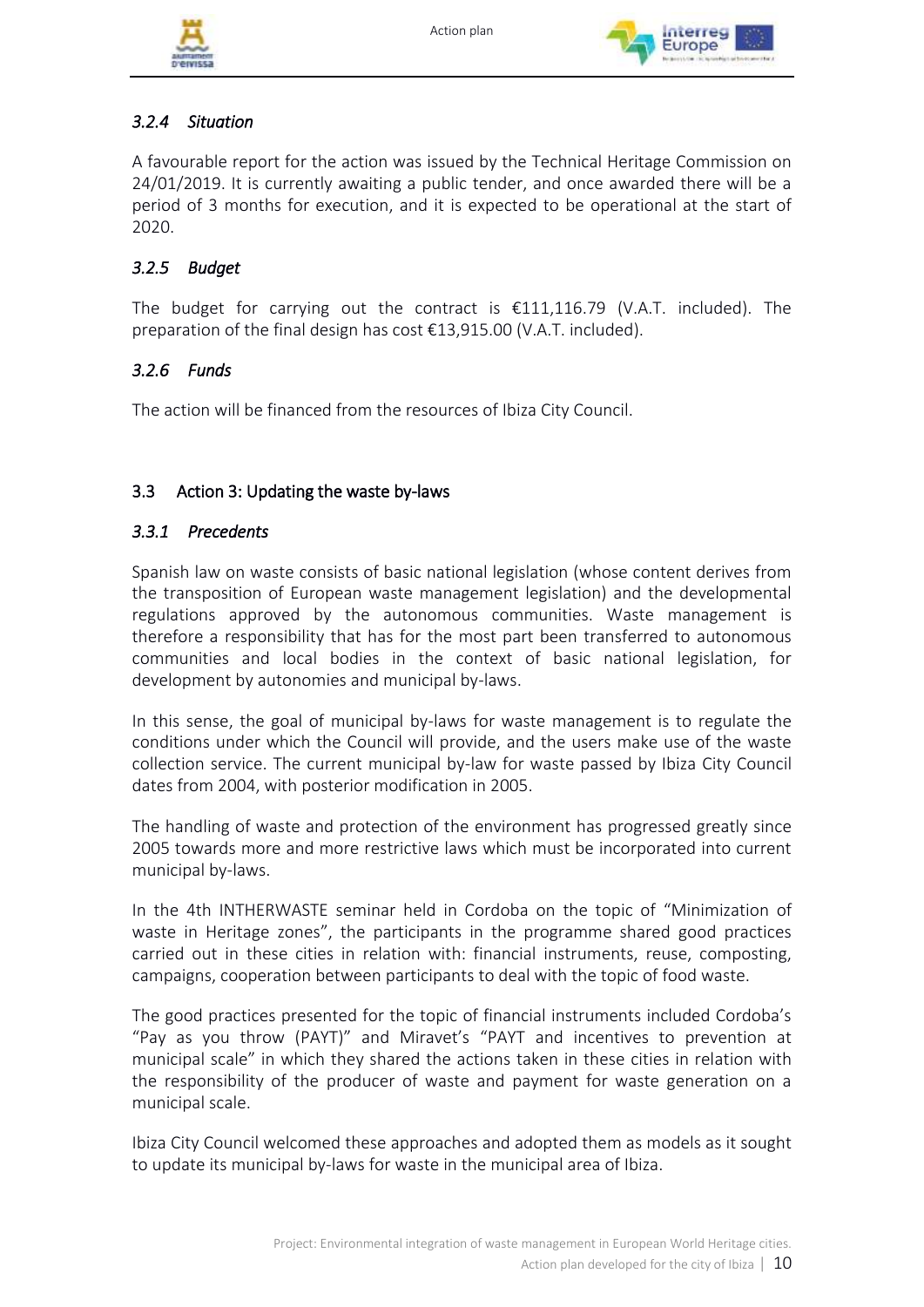



# <span id="page-10-0"></span>*3.3.2 Action*

The goal of this action was to pass by-laws within the legal scope of Ibiza City Council to order the behaviour and cleaning activity, collection and handling of municipal waste in accordance with current legislation.

To date, the Council of Ibiza has applied the Municipal By-law for the Management of Municipal Waste passed in 2004 and further modified in 2005 (BOIB no. 103 of 09/07/2005). Changes have occurred since it was passed that must be added, making it necessary to modify current municipal regulations.

This modification of the municipal by-law will take the following lines of action into account:

- Specific directives for the heritage zone due to its singular nature
- Adoption of European law and national and Balearic laws on waste
- Payment for waste generation based on the idea that whoever contaminates has to pay
- Solutions for major producers in the municipal area
- Review of timetables for leaving waste in containers.

The modification will take the autonomic legal framework into account, as well as national and European regulations:

# European Law

- 2008/98 of the European Parliament and of the Council of 19 November 2008, on waste and repealing certain Directives.
- Directive (EU) 2015/720 of the European Parliament and of the Council of 29 April 2015 amending Directive 94/62/EC as regards reducing the consumption of lightweight plastic carrier bags.

This Directive establishes that the member states must adopt measures to permanently reduce the consumption of light plastic bags in their territories. It proposes several options to this end, including the setting of national targets for reduction, the introduction of financial incentives and restrictions on their sale.

# National

- Law 11/2012 of 19 December, on urgent measures for the environment
- Royal Decree 710/2015 of 24 July, modifying Royal Decree 106/2008 of 1 February, on batteries and rechargeable batteries and the environmental disposal of their waste, among others.
- Royal Decree 293/2018 of 18 May, on reducing consumption of plastic bags and creating a Register of Producers (in force from 1 July)

Regional autonomy (Balearics)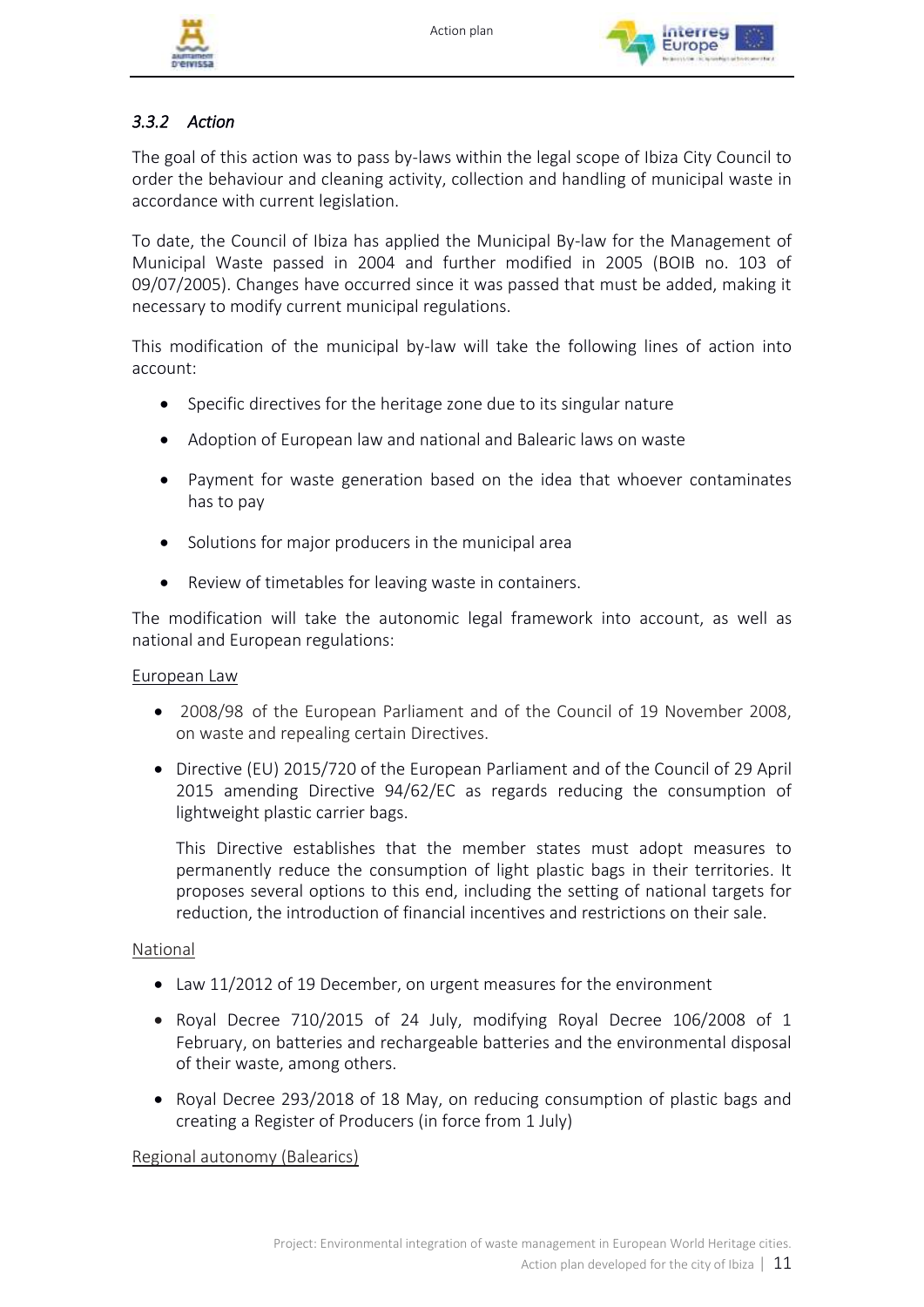



Draft Law 7154/18 on waste and contaminated land in the Balearic Islands, with the most important areas of application:

- Shops may not distribute single-use plastic bags. The sale, distribution and use of single-use plastic plates, cutlery, glasses, cups and trays are also prohibited.
- The target for reducing waste generation (measured as kg/ha\*year, calculated in accordance with the human pressure index).
- Principle of whoever contaminates pays
- Application of payment for generation, as part of the idea of producer responsibility.
- Application of separate rates, reduced in the case of good practices
- Social pact to establish effective and perceived reduction in food waste.
- Register of the Production and Handling of Waste, so that major producers of waste have to prepare and submit a study for minimizing the production of waste to the Balearic Government every four years.

# <span id="page-11-0"></span>*3.3.3 Participants*

The following participants are involved in the project:

- Ibiza City Council
- The company authorized to collect waste in Ibiza (VALORIZA S.A.)
- Local residents and the city's business community

# <span id="page-11-1"></span>*3.3.4 Situation*

The Council is in the process of defining the key aspects to include in the by-law and preparing a tender for technical assistance to adapt municipal regulations to higherorder legislation as a first step towards public participation and tendering.

The by-law is expected to be passed at the end of 2020.

# <span id="page-11-2"></span>*3.3.5 Budget*

The budget is expected to be approximately €20,000

# <span id="page-11-3"></span>*3.3.6 Funds*

The action will be financed from the resources of Ibiza City Council.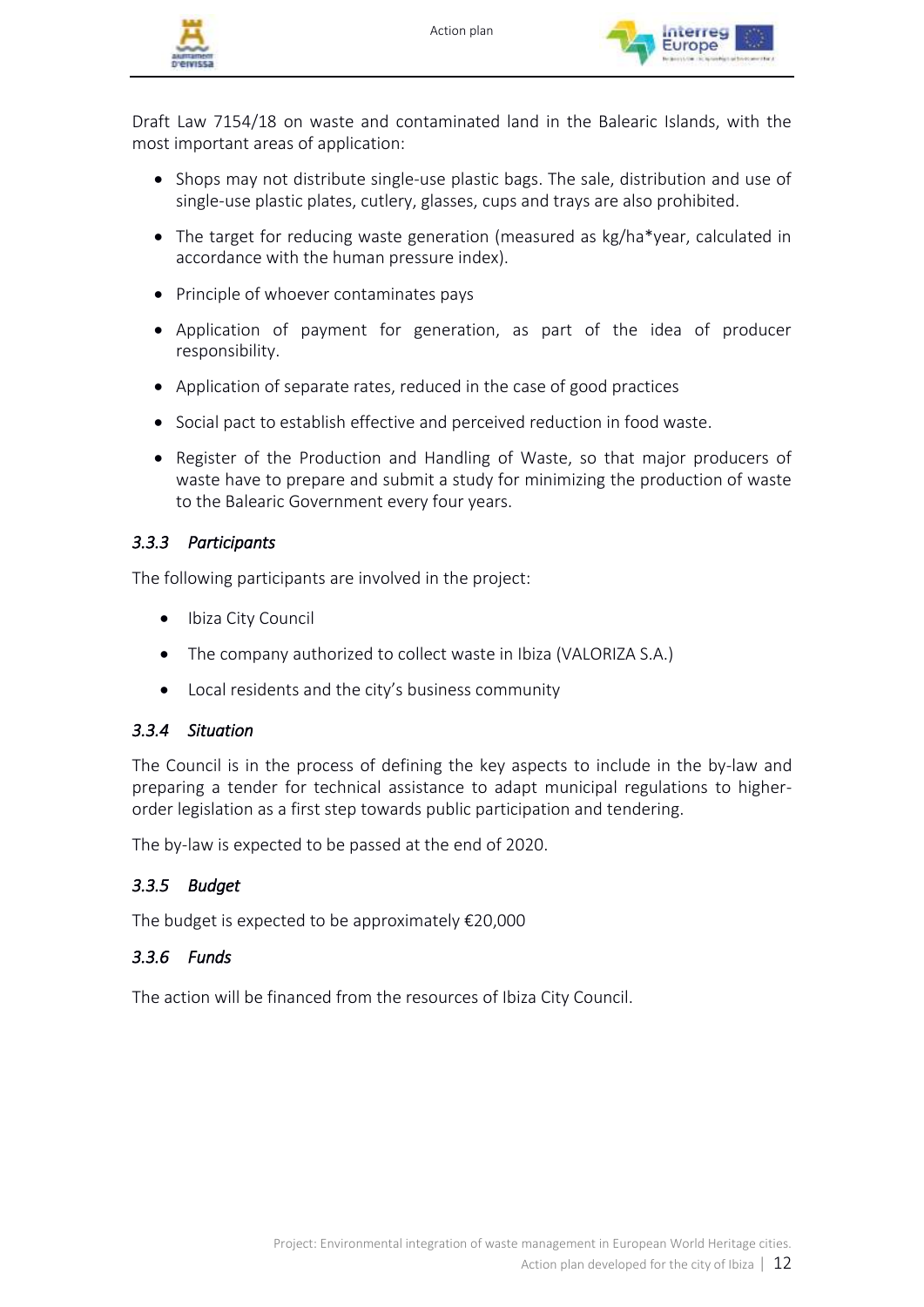

# **CERTIFICATE**

| ∣ File number: | <b>Collegiate body:</b>  |
|----------------|--------------------------|
| 6609/2019      | Local government council |

#### **Ana Escandell Serra, AS SECRETARY OF THIS BODY, HEREBY CERTIFIES:**

That the following agreement was approved during the session held on 23 April 2019:

**File 6609/2019. Proposed agreement to approve the Action Plan to improve waste processing in the historic town centre -European Intherwaste Project-**

- In May 2017, Ibiza Council joined the European Intherwaste Project, whose purpose is to improve the treatment of waste in European heritage cities and which is partly financed by European funds as part of the Interreg Europe programme.
- The city of Ibiza is taking part in this project along with Tallinn, Krakow and the municipal bodies for waste management in the cities of Cordoba (Sadeco) and Oporto (Porto Ambiente), and the body ACR+ as assessor of the project, which is divided into two phases:

Phase 1: Initial diagnosis and exchange of good practices: In this phase, which is fully financed by European funds, the cities taking part in the project made studies of the initial situation of their waste management systems and compared the differences and similarities in waste management among heritage areas in these cities.

At the same time, they have shared their best practices in questions of waste management, whether applied by the participants in the project or other cities and bodies, considered under the following topics:

- Waste collection in the centre of heritage cities
- Selective collection in the centre of heritage cities
- Solutions for integrated appearance in urban areas
- Maximum reduction of waste in the centre of Heritage cities

Phase 2: As the result of the exchange of good practices and what was learned in the first phase, each participant must prepare and approve an action plan to improve waste management in the historic centre of the city. The project is currently in this phase and Ibiza City Council has completed the drafting of its action plan, which it is now submitting to the Local Government Council for approval. The actions included in the action plan must be financed by the authorities' own funds.

It has therefore been proposed that the Local Government Council of this City Council should approve



Ana Escandell Serra (1 of<br>2) Interim Secretary<br>12 March Secretary<br>HASH: 9e550c94ced9489299d5e0115f4291c9 HASH: 9e550c94ced9489299d5e0115f4291c9 **Ana Escandell Serra (1 of**  Date Signature: 23/04/2019 **2)** Interim Secretary

**Rafael Ruiz González (2 of Rafael Ruiz González (2 of<br>2) Mayor<br>2) Mayor<br>HASH: 09af2cd1bec0914ee20a40bada778a38** Date Signature: 23/04/2019 HASH: 09af2cd1bec0914ee20a40bada778a38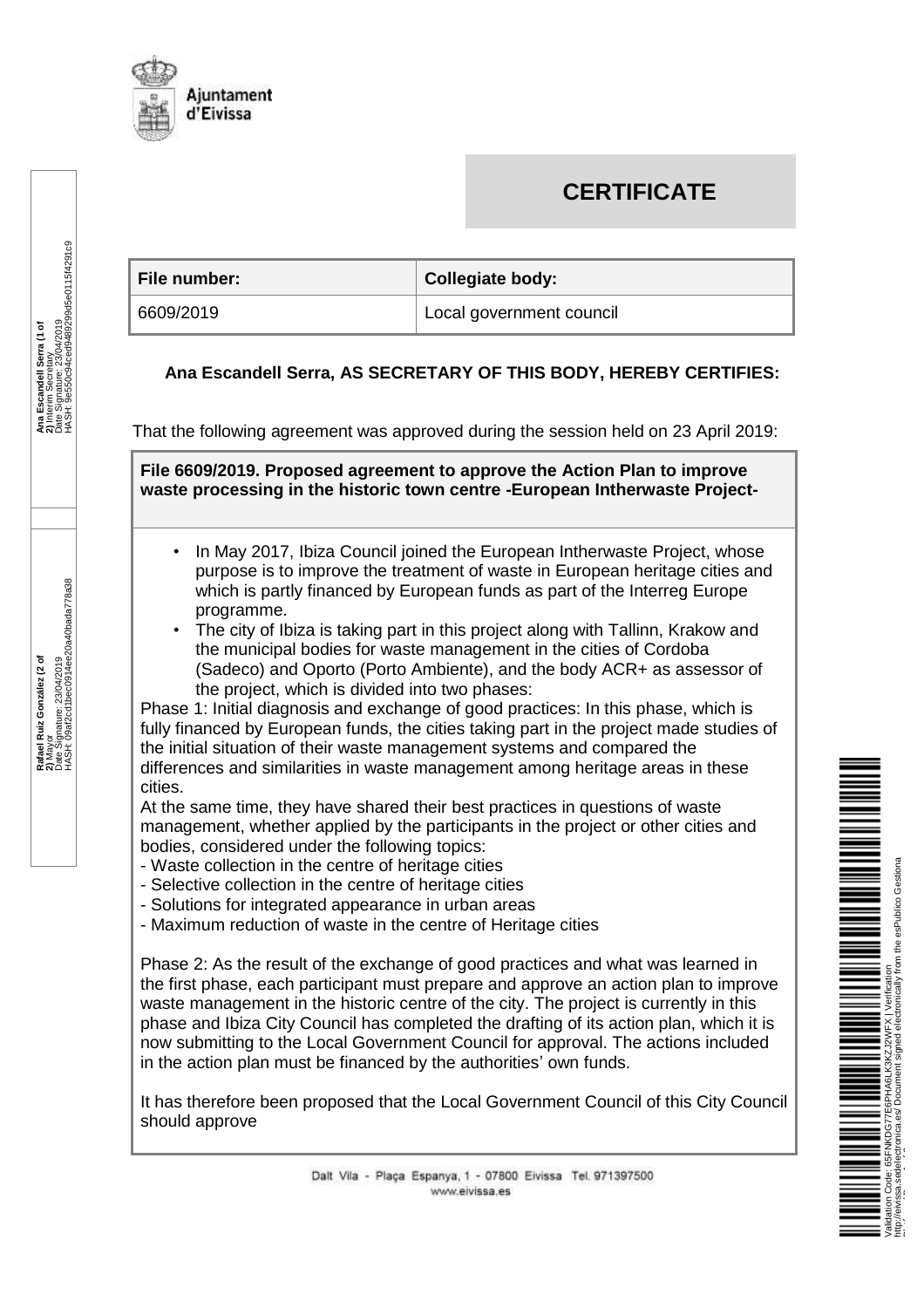

the following Agreement:

1. Approve the Action Plan for Environmental Integration of Waste Management in the historic centre of the city of Ibiza, which includes the following actions: - Visual integration of the underground containers located in C/ Jaume I, with a budget of €5,927.55

- Space for solid urban waste in the municipal building located in C/ Santa Creu, with a budget of approximately €125,031.79

- Update of the municipal waste by-laws, with a budget of approximately €20,000.

2. Do the work contained in the action plan before March 2021, the time limit granted by the European Union to put the action plans approved under the Intherwaste project into effect.

In witness whereof, I hereby issue the present certificate for the purpose of this filing, at the request of the Mayor and with his approval, notwithstanding the exception provided in article 206 of the Regulations for the Organization, Operation and Legal Framework for Local Bodies approved by Royal Decree 2568/1986, on 28 November.

# **DOCUMENT WITH ELECTRONIC SIGNATURE**



Platform | Page 2 of 2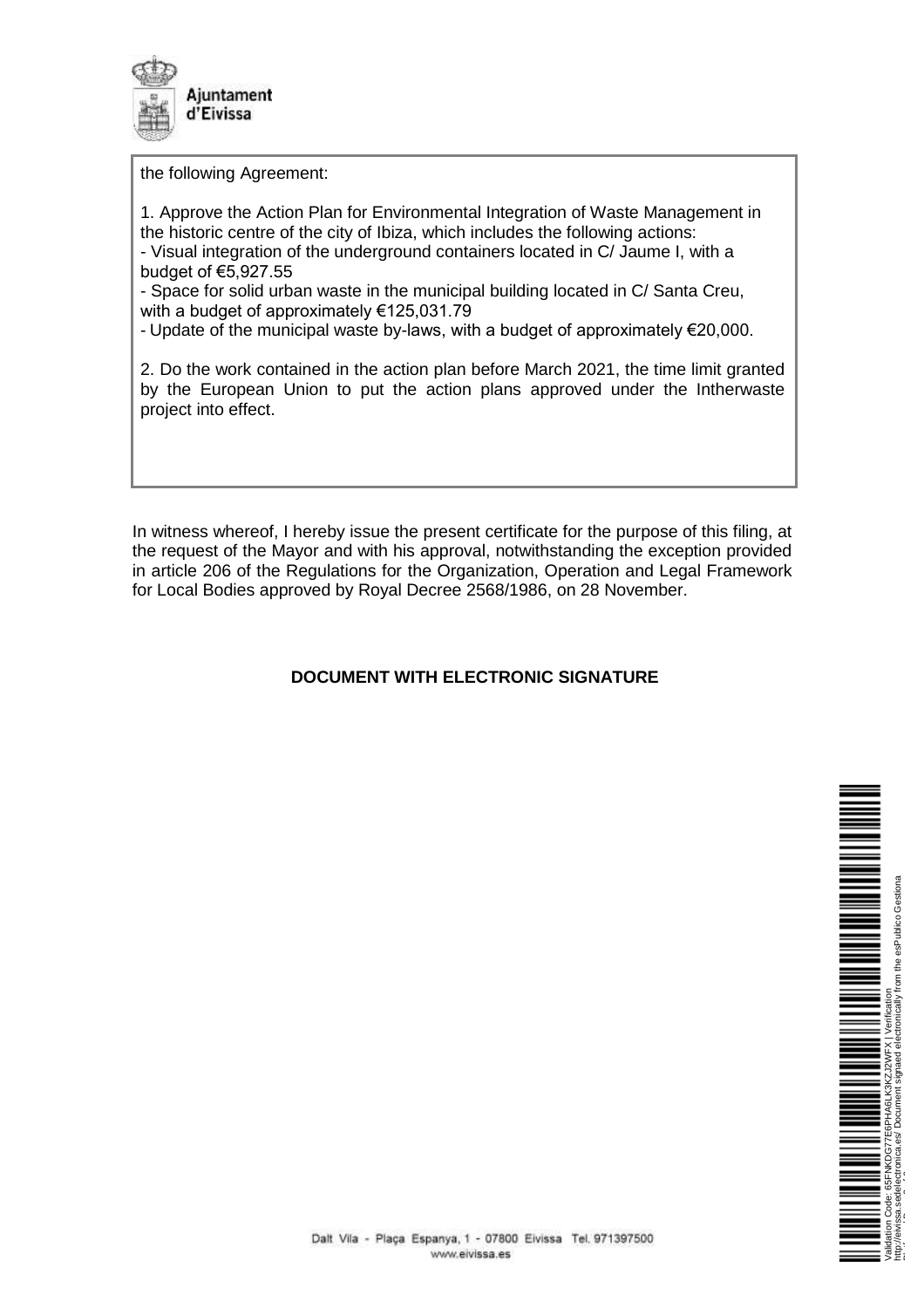

Elena López Bonet (1 de 1) Alcaldessa Acctal. Data Signatura: 09/08/2019

Bonet (1 de 1)

HASH: 4e314e30deda3950f81184e4bf88a991

zessa ∧uudi.<br>Signatura: 09/08/2019<br>†: 4e314e30deda3950f81184e4bf88a991



# **ENVIRONMENTAL INTEGRATION OF WASTE MANAGEMENT IN EUROPEAN WORLD HERITAGE CITIES**

# **Action Plan Municipality of Ibiza**

# **Annex - Clarifications to the Action Plan**

Project: INTHERWASTE, Environmental integration of waste management in European World



auntament<br>Heritage cities.**D'eivissa** Action plan developed by the city of Ibiza  $1$